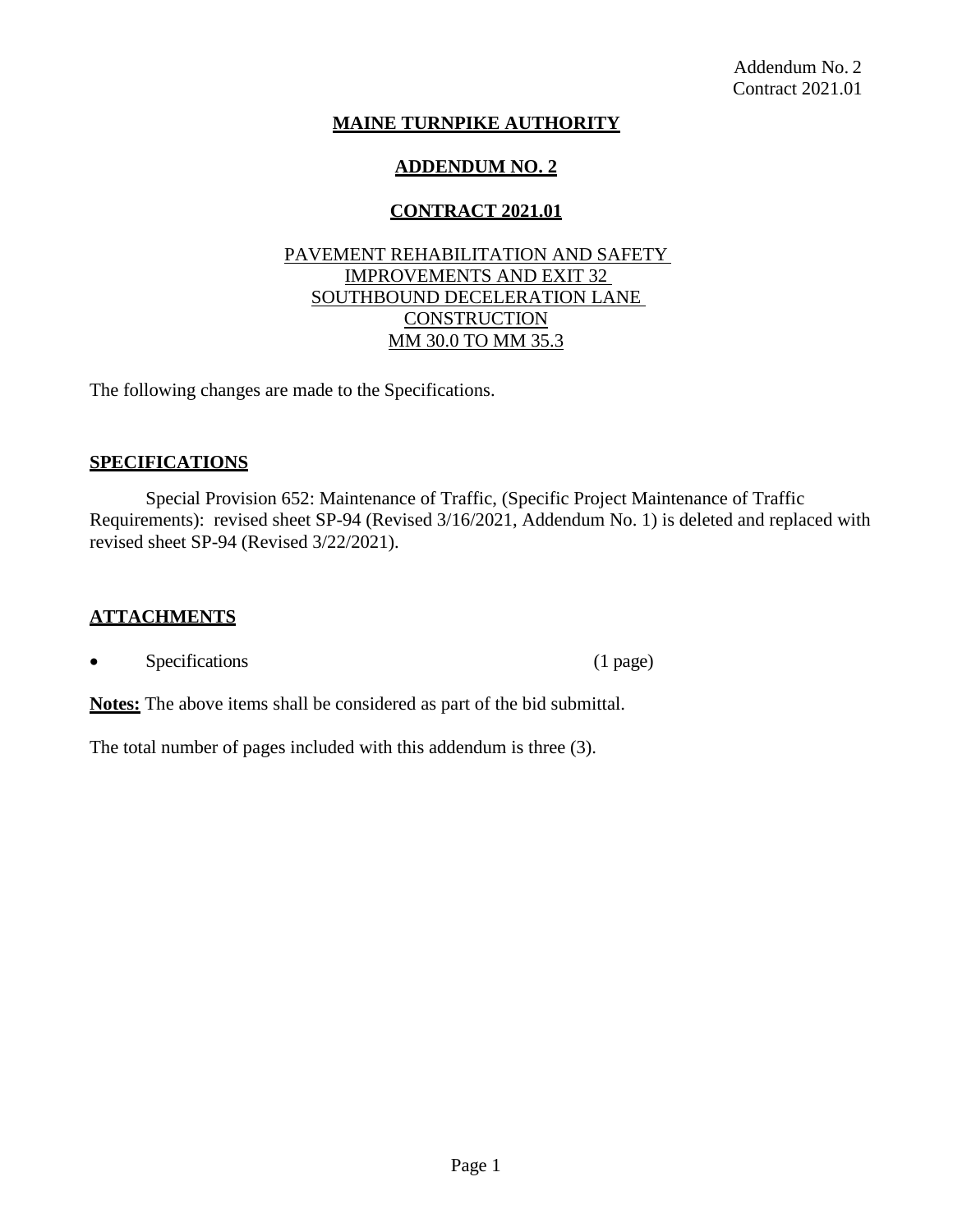All bidders are requested to acknowledge the receipt of the Addendum No. 2 by signing below and faxing this sheet to Nathaniel Carll, Purchasing Department, Maine Turnpike Authority at 207-871-7739. Bidders are also required to acknowledge receipt of this Addendum No. 2 on Page P-6 of the bid package.

Business Name

Print Name and Title

**Signature** 

Date

March 22, 2021

Very truly yours,

MAINE TURNPIKE AUTHORITY

Nathaniel Carll Purchasing Department Maine Turnpike Authority